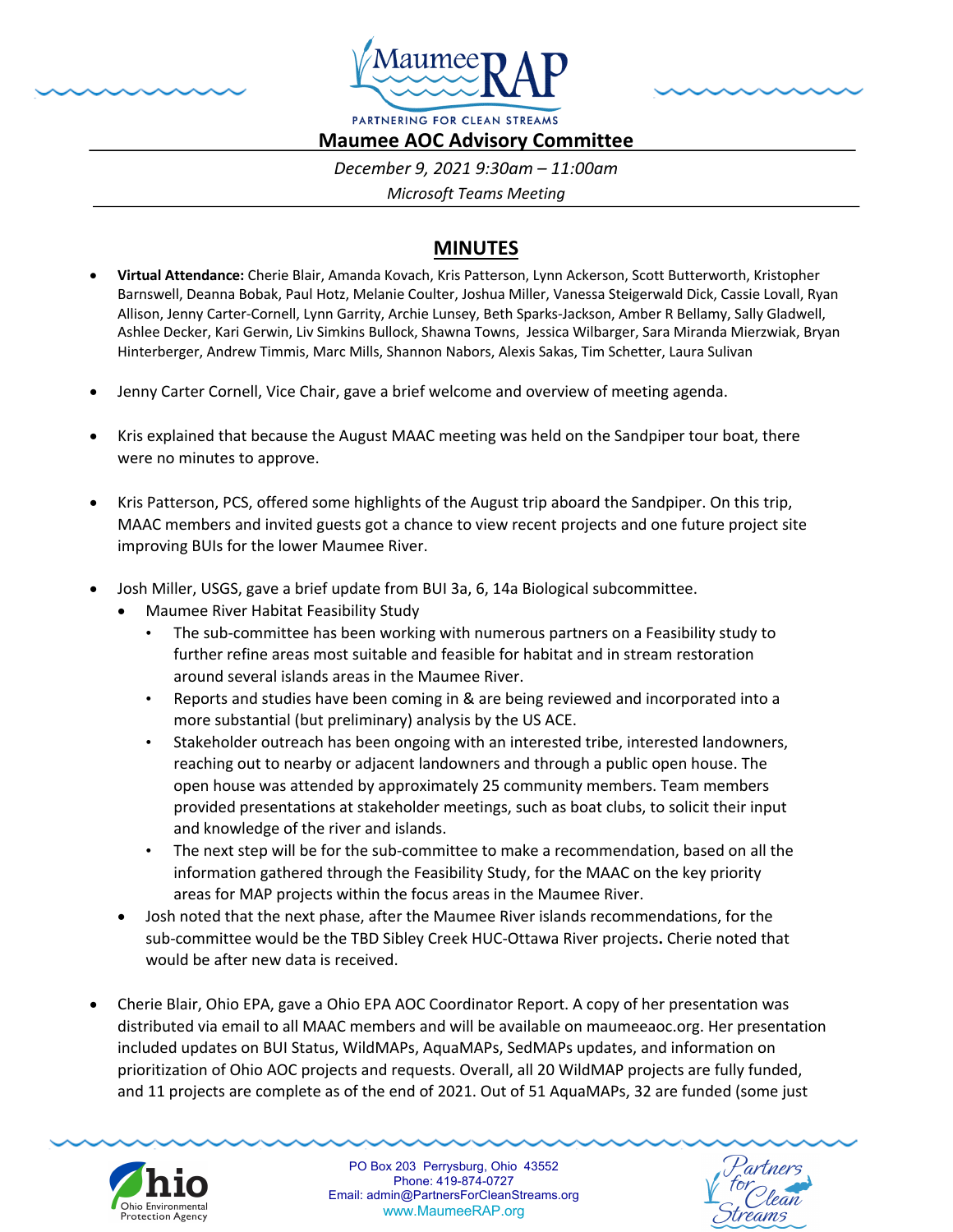



- used for the first time here to leverage next steps in addressing legacy sediment contamination affecting BUIs in some specific areas of the AOC. Cherie stressed that the state wants to move quickly to submit any other AOC needs to US EPA in this federal fiscal year so funding can be prioritized and maximized for this AOC.
- Cherie shared that Leah Medley, GLNPO, applauded the MAP lists all being approved and projects were being reviewed and approved as funding becomes available during the fiscal year.
- Kris Patterson, PCS, gave the Facilitating Organization's Report, including an update on finances, outreach, and an update on future activites. The grant is underspent but will be drawn down more as several contractors are on board now and just beginning work. Outreach and updates to the DMDS have continued. She solicited input on the next Facilitating Organization grant and was asked if the August Sandpiper trip (and more trips) would be included. Another suggestion was a driving tour style map available to highlight projects.
- Brief partner reports were offered by
	- o Scott Butterworth (ODNR) on several H2Ohio projects within the Maumee AOC. These projects are providing "bonus" enhancements that should further support BUI beyond the AOC-funded projects.
	- $\circ$  Cassie Lovall (NOAA) announced that the NOAA Restoration Partners application is now open and this has supported AOC projects in the past.
	- o Melanie Coulter (Black Swamp Conservancy) reported that BSC doesn't have any active projects within the AOC, but is working on a number of H2Ohio projects upstream in the Maumee River, in Sandusky, and in other river systems.
	- $\circ$  Kari Gerwin (TMACOG) reported that while TMACOG has no active AOC projects, they look forward to starting work on "Reducing the Impact of Chlorides on Aquatic Species" project with the University of Toledo and Partners for Clean Streams.
	- o Shawna Towns (City of Toledo) has several stream or streamside habitat projects getting funded or underway, such as Bandor Park, Jermain Park, and Collins Park. Jermain & Collins part are through the Great Lakes Commission NOAA Partnership for Engineering & Design (recommended by MAAC) and Bandor has some supplemental AOC funding but is primarily through 319 and is ready.
	- o Jessica Wilbarger (Lucas SWCD) said the headwater Ten Mile project, recommended by the MAAC, has a landowner agreement and covenant now.
- MAAC Voting Members for 2022 Applications were solicited for several months. A few organizations changed their voting member & re-applied. Kris discussed a recommendation that 2 returning members, in different categories, receive 3 year terms so that the Committee would return to a more balanced 50/50 term change-over each year. Those individuals (Paul Hotz & Jim Carter) accepted the